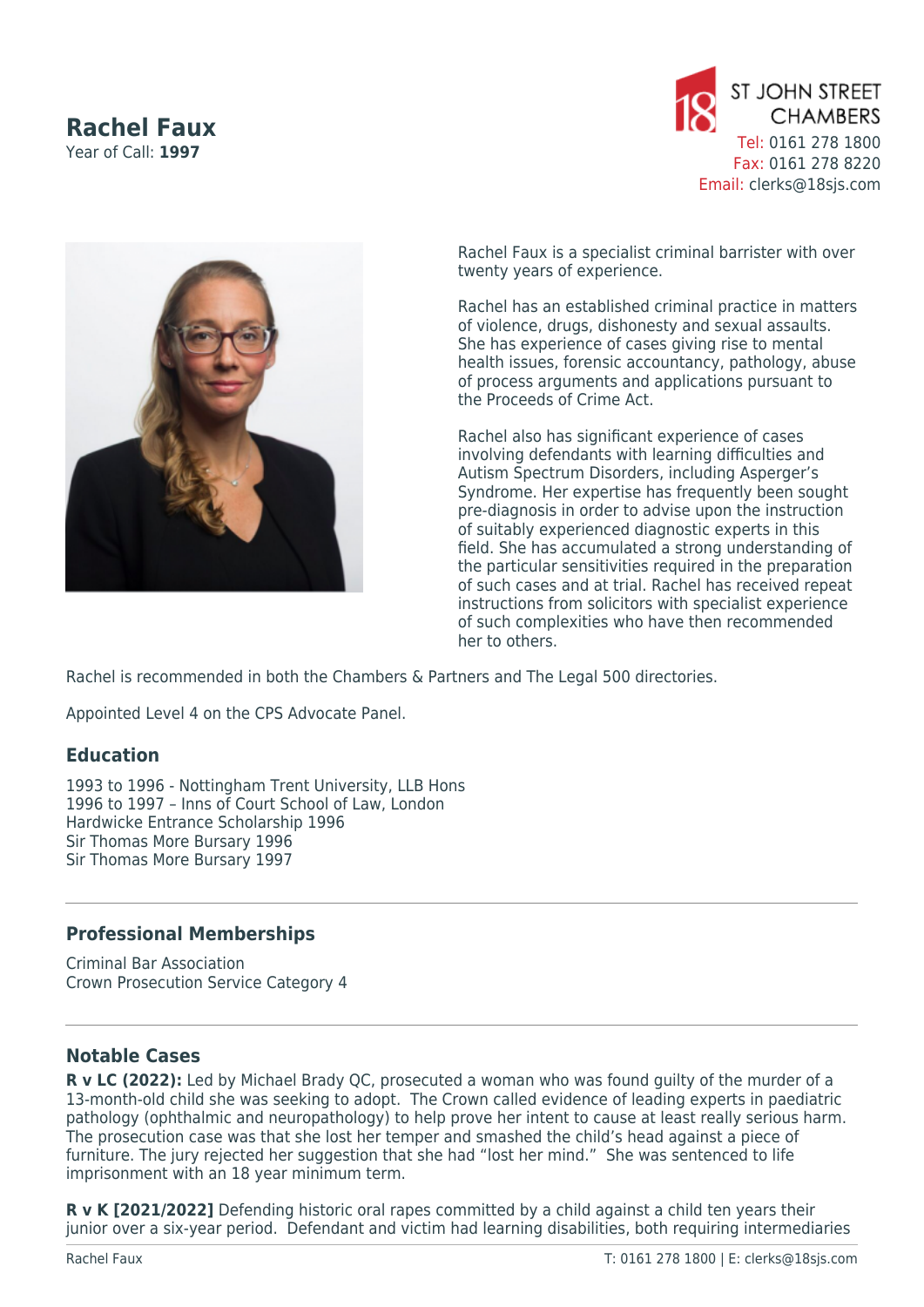at trial. Convicted after re-trial (following earlier hung jury). Sentence reduced from a thirteen-year starting point (for the equivalent modern offences) to a three-year community order in unique circumstances; these included reduced culpability (consequent to the Sentencing Council Guidelines for defendants with mental disorders and young people) and the defendant's lengthy hospital order for subsequent similar offending in the interim addressing the risk of future offending.

**R v O [2021]** Defending a man in his early twenties who admitted (during the course of Family Court proceedings) causing a brain injury to a baby by shaking him. Instructed prior to first appearance to advise on early pleas to some of the wide-ranging allegations. Worked with instructing solicitors to investigate the Defendant's mental health, resulting in his diagnosis of Attention Deficit Hyperactivity Disorder. Negotiated a basis of plea regarding causation such that a trial of issue was avoided. Suspended sentence imposed (reflecting the relevant Sentencing Council Guidelines for mental disorders, developmental disorders or neurological impairments).

**R v W [2021]** Defending a young mother who witnessed her abusive partner seriously injure their baby and delayed seeking appropriate medical treatment. Parallel Family Court proceedings ensued. She was joined to the criminal proceedings late. Worked with instructing solicitors to negotiate her giving prosecution evidence upon a guilty plea to child cruelty. Suspended sentence imposed.

**R v F [2021]** Prosecution trial counsel, historic sexual abuse by a man on two girls in the 1980s. Defendant sentenced to 22 years' custody, an "offender of particular concern".

**R v L [2020]** Conspiracy to rob (29 armed robberies during 6 months). Defending an alleged 'safe house' provider. Cell site and telephone communications evidence; acquitted after a five-week trial. Convicted co-defendants anticipating life sentences.

**R v H [2020]** Defending an allegation of rape of a child under 13, where the requisite penetration was admitted in the defendant's police interview. The young defendant's Autism Spectrum Disorder was diagnosed and relied upon as part of defence trial preparation. Cross-examination prepared and served (s28 and s41 YJCEA99); working with instructing solicitor, made submissions to the prosecution who were persuaded to accept a significantly lesser offence (sexual assault of child under 13 by penetration), resulting in a suspended sentence.

**R v W [2020]** Defending an outward bound instructor, acquitted after trial alleging repeated penetrative sexual activity with a 15 year-old child in the care of the Local Authority.

**R v T [2019]** Sexual abuse alleged to have taken place thirty years ago (rapes, buggery and indecent assaults) when the complainant was between 3 and 8 years old and the defendant was himself a child, now a father in his forties and of good character. Defence trial counsel.

**R v S [2019]** Serious child abuse, child aged 7: section 18, causing grievous bodily harm with intent (fractured femur), child cruelty over a six-month period, including excrement smearing. Defence trial counsel for victim's mother's boyfriend. Both defendants had very limited English; trial preparation included translation of voluminous material and the trial was conducted with translators. First on the indictment, therefore leading cross-examination and legal arguments. Expert evidence from and crossexamination of a Home Office Pathologist, the Director of Manchester Sexual Assault Referral Clinic and a Consultant Paediatrician.

**R v B [2019]** Penetrative sexual assault on a fourteen-year-old girl by her step-father; defence trial counsel. Detailed cross-examination of a forensic scientist regarding mixed profile DNA on underwear.

**R v O [2019]** Sexual assault allegation upon teenager with learning difficulties by her mother's boyfriend. From unused medical records Rachel identified the need for an intermediary, who assisted the complainant at trial. Prosecution trial counsel.

**R v J [2019]** False imprisonment during the course of a domestic dispute; trial of issue defending a young adult with Asperger's Syndrome. Sensitive preparation to assist the defendant in fully understanding the applicable law and the need to focus upon the relevant issues when considering the evidence objectively.

**R v O & others [2018]** Led by [Mike Brady QC](https://www.18sjs.com/people/mike-brady/) prosecuting a conspiracy to murder (a sawn-off shotgun discharged at point blank range from which the complainant survived). Appeal against a terminating ruling, when the case against one of the four defendants was withdrawn from the jury at the close of the prosecution case.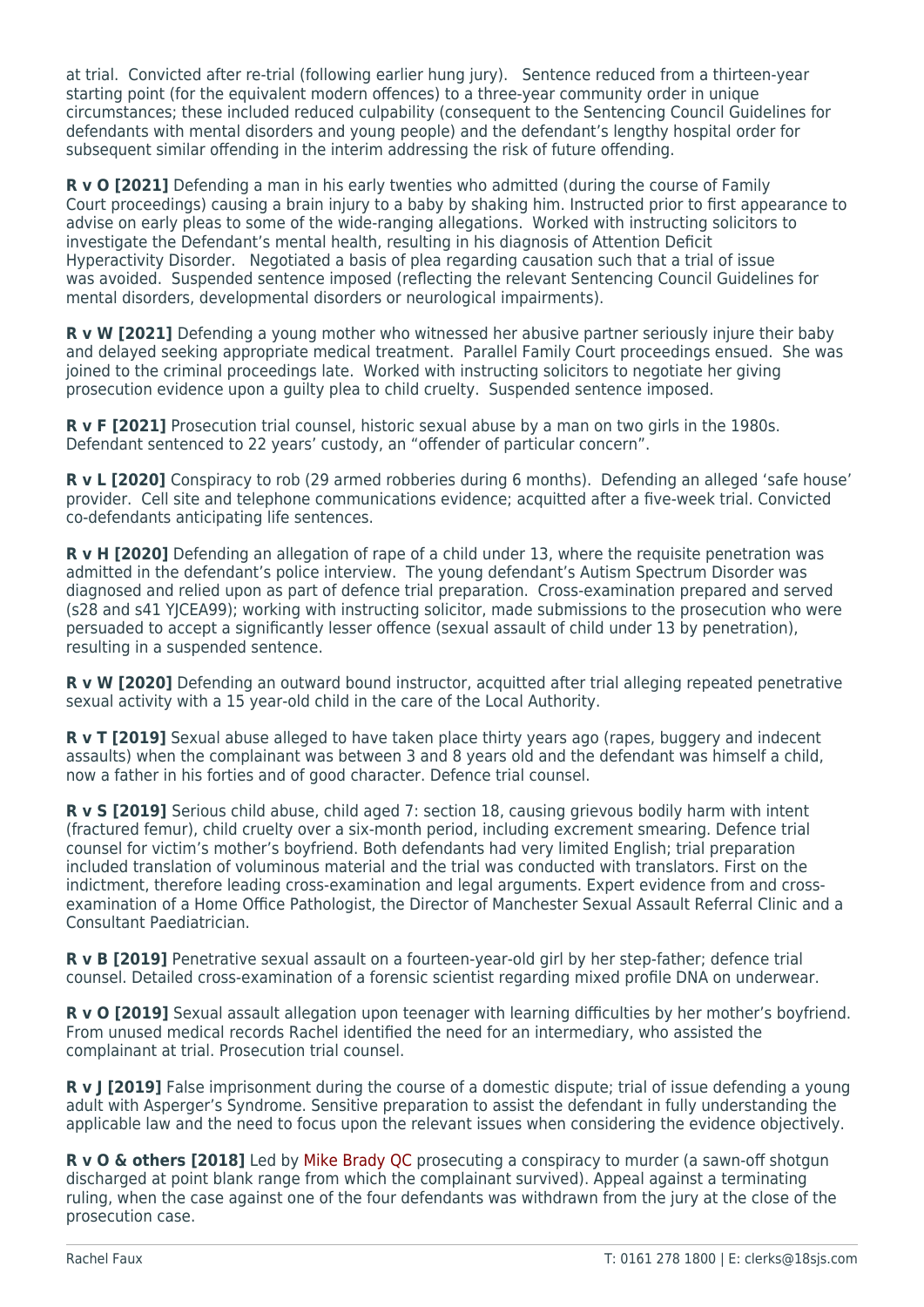**R v D [2018]** Defending a young adult with Autism Spectrum Disorder. Working together with her instructing solicitor from an early stage, to support the defendant in understanding the complexities of the law in this area so that he could reach an informed decision as to plea and fully understand the likely consequences. Having pleaded guilty to sexual offences upon a relative (including three counts of oral rape when the victim was between 8 and 10 years old and he from aged 16 until just after he turned 18) mitigation required particularly delicate submissions. He was sentenced to 5 years' detention.

**R v W [2018]** Defending a man diagnosed with Asperger's Syndrome; working together with her instructing solicitor from an early stage, advising upon the instruction of expert medical reports and assisting the defendant to understand the legal complexities of the allegations, allowing an informed decision regarding the consequences of pleading guilty to the sexual assault of a 7-year-old family friend. An early plea and considerable mitigation gave rise to a suspended sentence.

**R V BG (2017)** Conspiracy to supply Class A – defending a man of good character. Legal argument regarding the admissibility of psychological evidence relevant to features of his assessed low intelligence (including features of verbal masking and a low threshold for cognitive disintegration).

**R v I [2016]** Successfully appealed a terminating ruling, where an abuse of process argument in a nonrecent sexual abuse case had wrongly led the Crown Court Judge to stay the indictment.

**R v IM (2016) S18** – Defending a woman of good character who stabbed her neighbour to the eye thereby blinding him. The Defendant had no recollection of the assault. The factually complex background gave rise to consideration of psychiatric evidence, psychological evidence regarding altered states of consciousness during the practice of Shamanism and pharmacological evidence regarding the effect on prescribed medication of a juice diet combined with sudden nicotine withdrawal. The case concluded by the jury's verdict of not guilty by reason of insanity.

**R v W (2015):** Allegations of historic penetrative sexual assault of his step-daughter and her mother. The defendant had learning difficulties and the trial was conducted with an intermediary.

**R v A (2015):** Defending an allegation of rape: the schizophrenic complainant was cross-examined via an interpreter, under the supervision of an intermediary whilst observed by a psychiatrist (who gave evidence, inter alia, about the complainant's psychiatric history of hallucinations).

**R v CJ (2015):** Defending an allegation of rape: defence reliant in part on the schizophrenic complainant's psychiatric history of hallucinations; defendant acquitted after trial.

**R v MC & others (2014-2015):** Led by Raymond Wigglesworth QC, prosecuting an alleged conspiracy to defraud the Traffic Commissioner of Great Britain. A four month trial pursuant to a VOSA (now DVSA) investigation of a company's approach to obtaining multiple Operator Licences in conjunction with other haulage businesses.

**R v M (2013):** Defending a young man with known learning disabilities on what were originally rape allegations of a 13-year-old girl (reduced to penetrative sexual assault when the complainant was not relied upon by the Crown). Defence psychiatric expert evidence confirmed post-interview diagnosis of ADHD, the combination of which rendered 'admissions' regarding his knowledge of her age as equivocal and unreliable. Acquitted following a ruling that the interview was inadmissible.

**R v C (2012):** Defending multiple allegations of rape and sexual assault of 6-year-old granddaughter. Sensitive cross-examination of the complainant gave rise to a successful submission of no case to answer at the conclusion of the prosecution case.

**R v W (2012):** Defending; a stabbing to the complainant's neck indicted as section 18 (wounding with intent) was reduced to section 20 (unlawful wounding) following evidence of a toxicologist corroborating lack of specific intent on account of voluntary intoxication. Legal argument separated the trial of a second man who had, in turn, stabbed the defendant to the chest.

**R v D (2012):** Defending a father accused of twice deliberately burning his son. A bad character application against the complainant incorporated argument regarding psychological expertise against a history including fire-setting, animal cruelty and sexual misbehaviour. Defendant acquitted after trial.

**R v MD & 12 others (2010):** Led by Raymond Wigglesworth QC defending a man of good character, acquitted of conspiring to defraud Her Majesty's Revenue and Customs. The value of this red diesel fraud